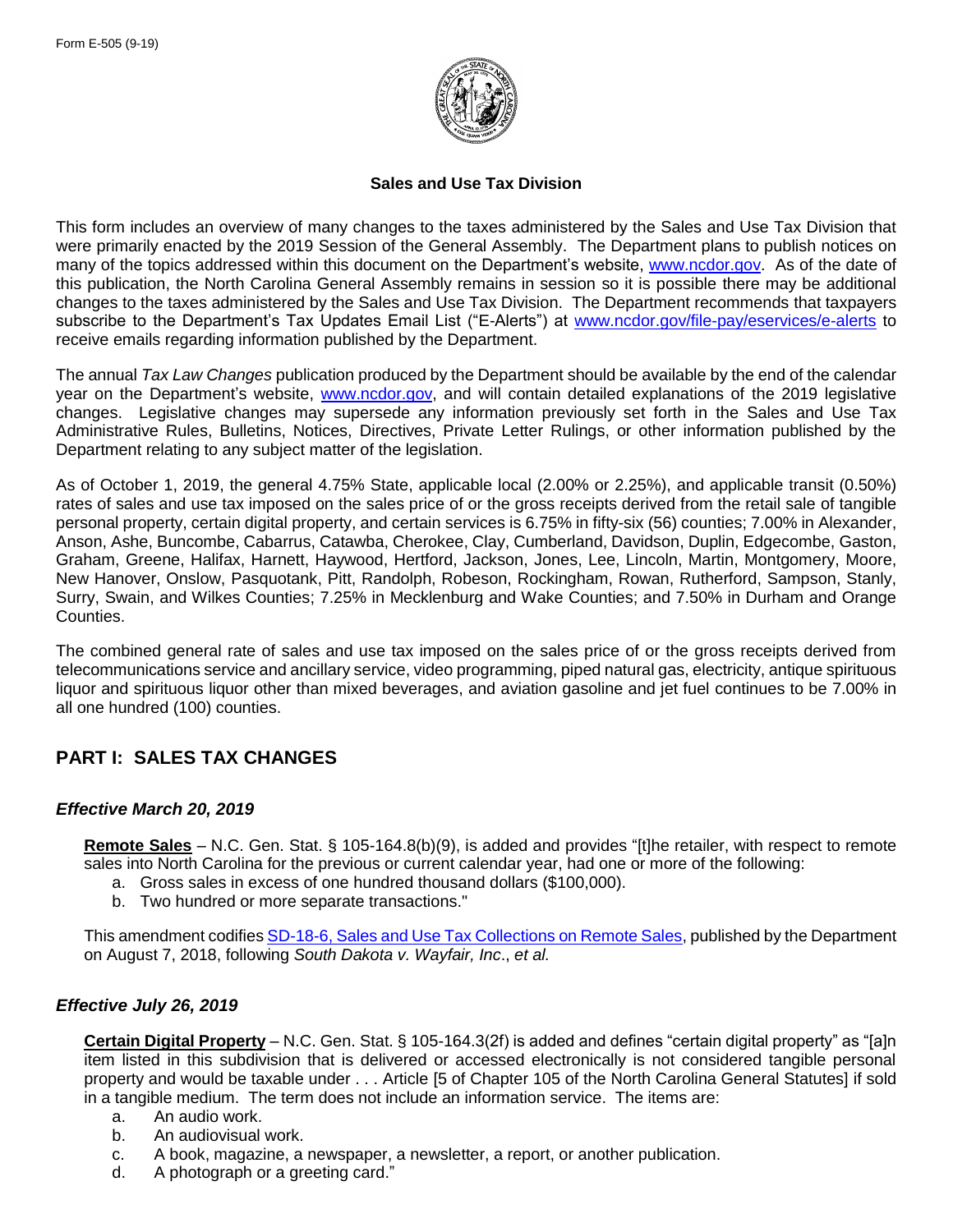**Item** – N.C. Gen. Stat. § 105-164.3(16a) is added and defines "item" as "[t]angible personal property, certain digital property, or a service, unless the context requires otherwise." Item as defined has been replaced throughout Article 5 of Chapter 105 of the North Carolina General Statutes as appropriate.

**Property Management Contract** – N.C. Gen. Stat. § 105-164.3(30b), effective January 1, 2020, is amended and defines "property management contract" as "[a] written contract obligating a person to provide five or more real property management services."

**Real Property Management Services** – A definition of "real property management services" is added to N.C. Gen. Stat. § 105-164.3 and defined as "[a]ny of the following activities:

- a. Hiring and supervising employees for the real property.
- b. Providing a person to manage the real property.
- c. Receiving and applying revenues received from property owners or tenants of the real property.
- d. Providing repair, maintenance, and installation services to comply with obligations of a homeowners' association or a landlord under a lease, rental, or management agreement.
- e. Arranging for a third party to provide repair, maintenance, and installation services.
- f. Incurring and paying expenses for the management, repair, and maintenance of the real property.
- g. Handling administrative affairs for the real property."

**Real Property Manager** – A definition of "real property manager" is added to N.C. Gen. Stat. § 105-164.3 and defined as "[a] person that provides real property management services pursuant to a property management contract."

Note: Session Law 2019-169 provides the Revisor of the Statutes is authorized to renumber the subdivisions of N.C. Gen. Stat. § 105-164.3 but they have not yet been renumbered. Therefore, the subdivision for real property management services and real property manager are not shown above.

**Taxability of Services under a Property Management Contract** – N.C. Gen. Stat. § 105-164.4K is added, and subsection (a), provides "[r]epair, maintenance, and installation services taxable under . . . Article [5 of Chapter 105 of the North Carolina General Statutes] and provided by a real property manager under a property management contract are *subject to sales and use tax in the following circumstances:*

- (1) Repair, maintenance, installation services provided by the real property manager for an additional charge.
- (2) The real property manager arranges for a third party to provide the repair, maintenance, and installation services and the real property manager imposes an additional contract amount or charge for the arranging of these services.
- (3) More than twenty-five percent (25%) of the time spent managing the real property for a billing or invoice period is attributable to repair, maintenance, and installation services taxable under . . . Article [5 of Chapter 105 of the North Carolina General Statutes] and not excluded by . . . [N.C. Gen. Stat. § 105-164.4K(b)]. The tax applies to the sales price of or the gross receipts derived from the taxable repair, maintenance, and installation services portion of the property management contract. The real property manager must determine an allocated sales price for the repair, maintenance, and installation services portion of the property management contract based on a reasonable allocation of revenue that is supported by the person's business records kept in the ordinary course of business. The charges for the taxable repair, maintenance, and installation services must be separately stated on the invoice or similar billing document given to the customer at the time of the sale." [Emphasis added.]

**Property Management Contract Exclusions** – N.C. Gen. Stat. § 105-164.4K, is added, and subsection (b) provides "[t]he tax imposed by . . . Article [5 of Chapter 105 of the North Carolina General Statutes] does not apply to the following repair, maintenance, and installation services if the services are provided by the real property manager pursuant to a property management contract:

- (1) To troubleshoot, identify, or attempt to identify the source of a problem for the purpose of determining what is needed to restore the real property to working order or good condition.
- (2) To inspect or monitor the real property, including the normal operation of all systems that are part of the real property."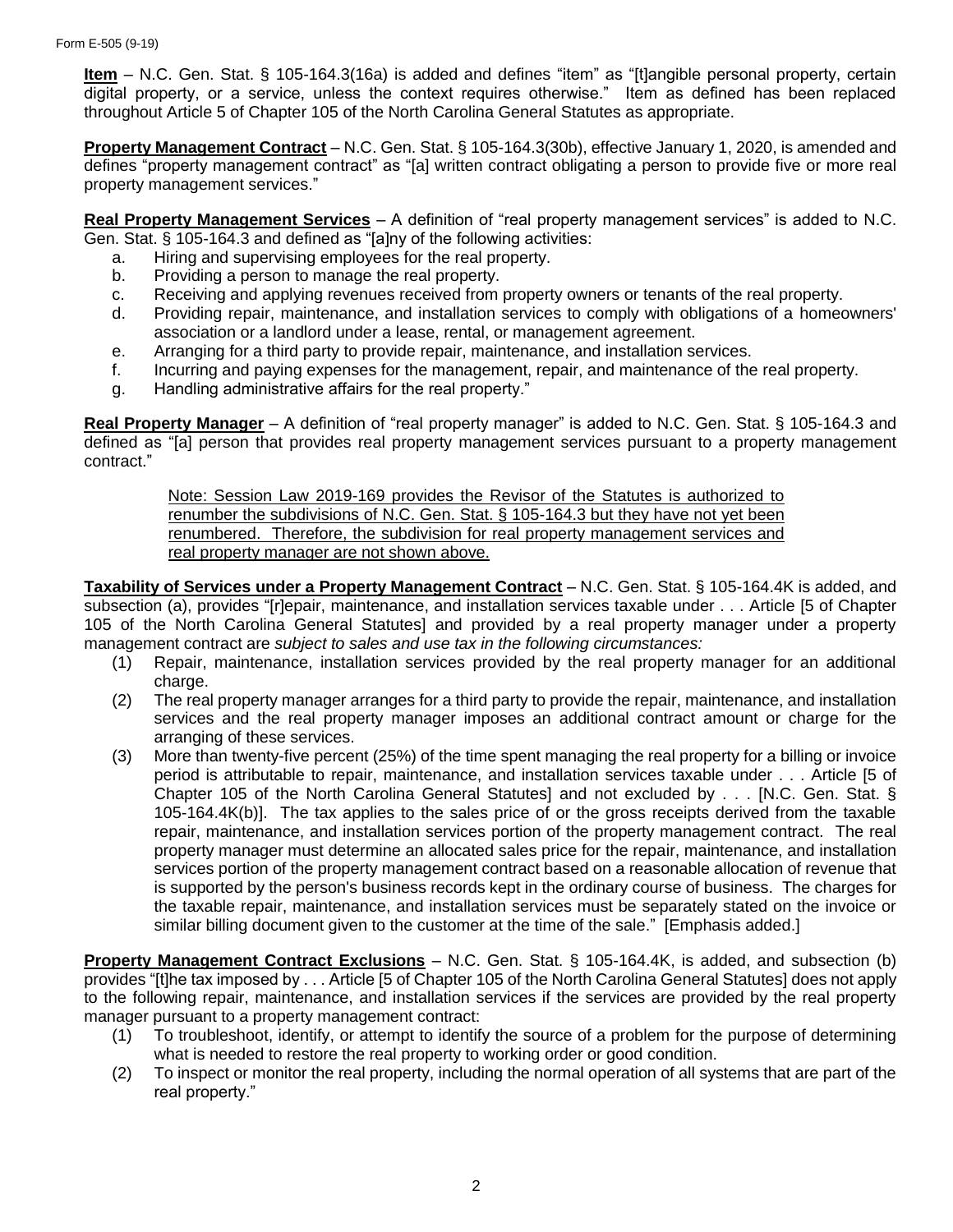**Recover Sales and Use Tax Paid** – N.C. Gen. Stat. § 105-164.11B, is amended and provides "[a] retailer who pays sales and use tax on an item that is separately stated on an invoice or similar billing document given to the retailer at the time of the sale and subsequently resells the item at retail, without the item being used by the retailer, may recover the sales or use tax originally paid to a seller as provided in this section. A retailer entitled to recover tax under this section may reduce taxable receipts by the taxable amount of the purchase price of the item resold for the period in which the retail sale occurs. A recovery of tax allowed under this section is not an overpayment of tax and, where such recovery is taken, a refund of the tax originally paid may not be requested from the seller pursuant to the authority under [N.C. Gen. Stat. §] 105-164.11. Any amount for tax recovered under this section in excess of tax due for a reporting period under . . . Article [5 of Chapter 105 of the North Carolina General Statutes] is not subject to refund. Any tax recovered under this section may be carried forward to a subsequent reporting period and taken as an adjustment to taxable receipts. The records of the retailer must clearly reflect and support the adjustment to taxable receipts for the period in which the adjustment is made."

## *Effective for sales occurring on or after October 1, 2019*

**Certain Digital Property** – N.C. Gen. Stat. § 105-164.3(2f), is amended and provides "certain digital property" is "[a]n item listed in this subdivision that is delivered or accessed electronically and that is not considered tangible personal property. The term does not include an information service. The items are:

- a. An audio work.
- b. An audiovisual work.
- c. A book, magazine, a newspaper, a newsletter, a report, or another publication.
- d. A photograph or a greeting card."

Note: This amended definition expands the imposition of sales and use tax on certain digital property by deleting the requirement that the certain digital property have a taxable, tangible corollary.

## **PART II: MISCELLANEOUS SALES AND USE TAX EXEMPTIONS OR EXCEPTIONS**

### *Effective July 26, 2019*

**Entertainment Activity Exceptions** – N.C. Gen. Stat. § 105-164.4G(e), is amended and clarifies the tax imposed in N.C. Gen. Stat. § 105-164.4G "does not apply to the following:

- … (2) Tuition, registration fees, or charges to attend instructional seminars, conferences, or workshops for educational purposes, *notwithstanding that entertainment activity may be offered as an ancillary purpose of an event listed in this subdivision*.
- . . . (6) An amount paid for the right to participate, other than to be a spectator, in the following activities:
	- a. Rock climbing, skating, skiing, snowboarding, sledding, zip lining, or other similar activities.
	- b. Instruction classes related to the *activities* included in sub-subdivision a. of this subdivision.
	- c. Riding on a carriage, boat, train, plane, horse, chairlift, or other similar rides.
	- d. Amusement rides, including a waterslide." [Emphasis added.]

#### *Effective October 1, 2019, and applies to sales and purchases occurring on or after such date*

**Diaper** – N.C. Gen. Stat. § 105-164.3(6b) is added and defines "diaper" as "[a]n absorbent garment worn by humans who are incapable of, or have difficulty, controlling their bladder or bowel movements."

**Incontinence Underpad** – N.C. Gen. Stat. § 105-164.3(14a) is added and defines "incontinence underpad" as "[a]n absorbent product, not worn on the body, designed to protect furniture or other tangible personal property from soiling or damage due to human incontinence."

**Stone Cutting Equipment** – N.C. Gen. Stat. § 105-164.13(5p) is added and provides an exemption from sales and use tax for "[s]ales of equipment, or an attachment or repair part for equipment, which is used in cutting, shaping, polishing, and finishing rough cut slabs and blocks of natural and engineered stone and stone-like